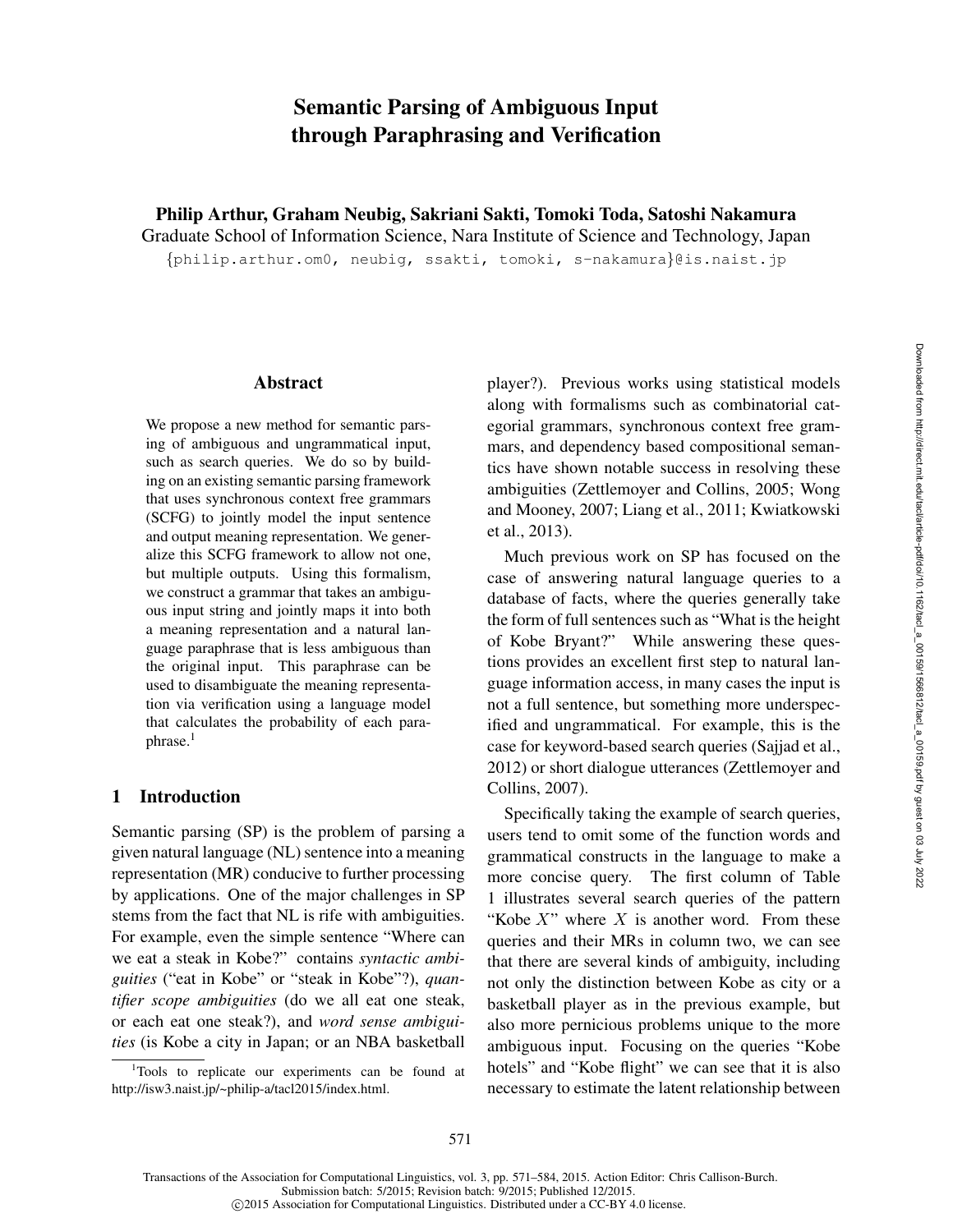| <b>Search Query</b> | <b>Meaning Representation</b>                     | Paraphrase            |
|---------------------|---------------------------------------------------|-----------------------|
| Kobe Hotel          | $\lambda x$ (hotel(x) $\wedge$ in(x, kobe_city))  | Hotel in Kobe city    |
| Kobe Flight         | $\lambda x$ (flight(x) $\wedge$ to(x, kobe_city)) | Flight to Kobe city   |
| Kobe Height         | height(kobe_bryant)                               | Height of Kobe Bryant |

Table 1: Example of a search query, Meaning Representation (MR), and its paraphrase.

words, such as "location" or "destination." However it should be noted that if we take the keyword query and re-express it as a more explicit paraphrase, we can reduce this ambiguity to the point where there is only one reasonable interpretation. For example, in the second line, if we add the preposition "to" the user is likely asking for flights that arriving in Kobe, and if we add "from" the user is asking for departures.

In this paper, we focus on SP of ambiguous input and propose a new method for dealing with the problem of ambiguity. Here we propose a framework where an ambiguous input (Column 1 in Table 1) is simultaneously transformed into both its MR (Column 2) and a more explicit, less ambiguous paraphrase (Column 3). The advantage of this method is that it is then possible to verify that the paraphrase indeed expresses the intended meaning of the underspecified input. This verification can be done either manually by the system user or automatically using a probabilistic model trained to judge the naturalness of the paraphrases.

As a concrete approach, building upon the formalism of synchronous context free grammars (SCFG). Unlike traditional SCFGs, which usually only generate one target string (in semantic parsing, an MR), we introduce a new variety of SCFGs that generate multiple strings on the target side. This allows us to not only generate the MR, but also jointly generate the more explicit paraphrase. We then use a language model over the paraphrases generated by each derivation to help determine which derivations, and consequently which MRs, are more likely.

We perform an evaluation using the standard Geoquery benchmark of 880 query-logic pairs. First we note that baseline SCFG parser achieves reasonable accuracy on regular questions but when the same method is used with underspecified input, the system accuracy decreases significantly. On the other hand, when incorporating the proposed tri-synchronous

grammar to generate paraphrases and verify them with a language model, we find that it is possible to recover the loss of accuracy, resulting in a model that is able to parse the ambiguous input with significantly better accuracy.

## 2 Semantic Parsing using Context Free Grammars

As a baseline SP formalism, we follow Wong and Mooney (2006) in casting SP as a problem of translation from a natural language query into its MR. This translation is done using synchronous context free grammars, which we describe in detail in the following sections.

#### 2.1 Synchronous Context Free Grammars

Synchronous context free grammars are a generalization of context-free grammars (CFGs) that generate pairs of related strings instead of single strings. Slightly modifying the notation of Chiang (2007), we can formalize SCFG rules as:

$$
X \to \langle \gamma_s, \gamma_t \rangle \tag{1}
$$

where X is a non-terminal and  $\gamma_s$  and  $\gamma_t$  are strings of terminals and indexed non-terminals on the source and target side of the grammar. SCFGs have recently come into favor as a tool for statistical machine translation (SMT). In SMT, a synchronous rule could, for example, take the form of:

$$
X \to \langle X_0 \text{ eats } X_1, X_0 \text{ wa } X_1 \text{ wo taberu} \rangle \qquad (2)
$$

where  $\gamma_s$  is an English string and  $\gamma_t$  is a Japanese string. Each non-terminal on the right side is indexed, with non-terminals with identical indices corresponding to each-other.

Given the SCFG grammar, we can additionally assign a score to each rule, where higher scored rules are more likely to participate in a derivation. Given the grammar of scored rules, and an input sentence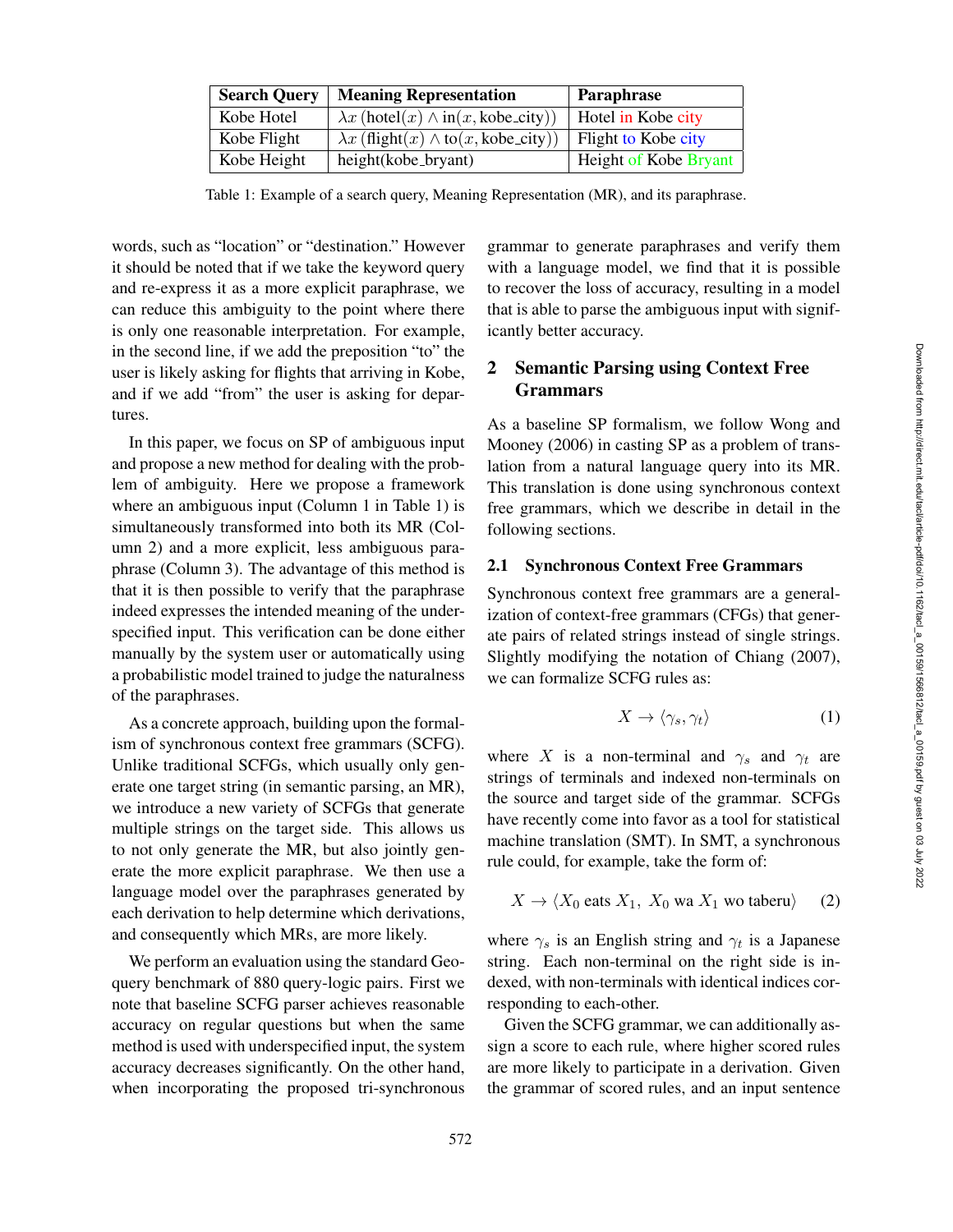Grammar  $r_0$  QUERY  $\rightarrow$   $\langle$  give me the **CONJ**<sub>0</sub>, answer( $x_1$ , **CONJ**<sub>0</sub>) $\rangle$  $r_1$ 1 CONJ  $\rightarrow$   $\langle$  FORM<sub>0</sub> FORM<sub>1</sub> STATE<sub>2</sub>, (FORM<sub>0</sub>, FORM<sub>1</sub>, const(x<sub>2</sub>, stateid(STATE<sub>2</sub>)))  $r<sub>2</sub>$ 2 FORM  $\rightarrow \langle \text{cities, city}(x_1) \rangle$  $r_3$ 3 FORM  $\rightarrow \langle \text{in}, \text{loc}(x_1, x_2) \rangle$  $r_4$ 4 STATE  $\rightarrow \langle$ virginia, virginia $\rangle$ Derivations  $\langle \text{QUERY}_0, \text{QUERY}_0 \rangle$  $r_0 \Rightarrow \langle$  give me the **CONJ**<sub>1</sub>, answer( $x_1$ , **CONJ**<sub>1</sub>)) $\rangle$  $r_1 \Rightarrow \langle$  give me the **FORM**<sub>2</sub> **FORM**<sub>3</sub> **STATE**<sub>4</sub>, answer( $x_1$ , (**FORM**<sub>2</sub>, **FORM**<sub>3</sub>, const( $x_2$ , stateid(**STATE**<sub>4</sub>)))))  $r_2 \Rightarrow \langle$  give me the cities **FORM**<sub>3</sub> **STATE**<sub>4</sub>, answer( $x_1$ , (city( $x_1$ ), **FORM**<sub>3</sub>, const( $x_2$ , stateid(**STATE**<sub>4</sub>))))  $r_3 \Rightarrow \langle$  give me the cities in **STATE**<sub>4</sub>,  $\langle \text{answer}(x_1, (\text{city}(x_1), \text{loc}(x_1, x_2), \text{const}(x_2, \text{stated}(\textbf{STATE}_4))) \rangle$  $r_4 \Rightarrow \langle$  give me the cities in virginia, answer( $x_1$ , (city( $x_1$ ), loc( $x_1$ ,  $x_2$ ), const( $x_2$ , stateid(virginia))))

Figure 1: Example of semantic parsing (SP) using synchronous context free grammars (SCFGs). The left hand and right hand sides are generated simultaneously.

 $S$ , the highest scoring parse and output sentence  $T$ can be calculated using the CKY+ algorithm (Chiang, 2007).

#### 2.2 Semantic Parsing with SCFGs

In the simplest form of SP with SCFGs,  $\gamma_s$  is used to construct a natural language string S and  $\gamma_t$  is used to construct the MR  $T$  (Wong and Mooney, 2006). Figure 1 shows an example of using an SCFG to simultaneously generate a natural language string and its MR. In this picture, the bold symbols are nonterminals which can be substituted with other nonterminal productions. Productions end when all the tokens are terminals. The collection of rules used to generate a particular  $\langle S, \mathcal{T} \rangle$  pair is a derivation  $D = d_1, d_2, ..., d_{|\mathcal{D}|}.$ 

Wong and Mooney (2007) further extended this formalism to handle  $\lambda$ -SCFGs, which treat  $\gamma_s$  as the natural language query and  $\gamma_t$  as an MR based on  $\lambda$  calculus. SCFG rules are automatically learned from pairs of sentences with input text and the corresponding MR, where the MR is expressed as a parse tree whose internal nodes are predicates, operators, or quantifiers.

In this paper, we follow Li et al. (2013)'s approach

to extract a grammar from this parallel data. In this approach, for each pair, statistical word alignment aligns natural language tokens with the corresponding elements in the MR, then according to the alignment, minimal rules are extracted with the GHKM algorithm (Galley et al., 2004; Li et al., 2013). Then, up to  $k$  minimal rules are composed to form longer rules (Galley et al., 2006), while considering the relationship between logical variables. Finally, unaligned NL tokens are aligned by attaching them to the highest node in the tree that does not break the consistencies of alignment, as specified in Galley et al. (2006).

### 2.3 Additional Rules

While basic rules extracted above are quite effective in parsing the training data, $2$  we found several problems when we attempt to parse unseen queries. To make our parser more robust, we add two additional varieties of rules. First, we add a deletion rule which allows us to delete any arbitrary word  $w$  with any head symbol  $X$ , formally:

$$
X \to \langle w \, X, X \rangle. \tag{3}
$$

<sup>&</sup>lt;sup>2</sup>We achieve almost 100% F-measure in closed testing.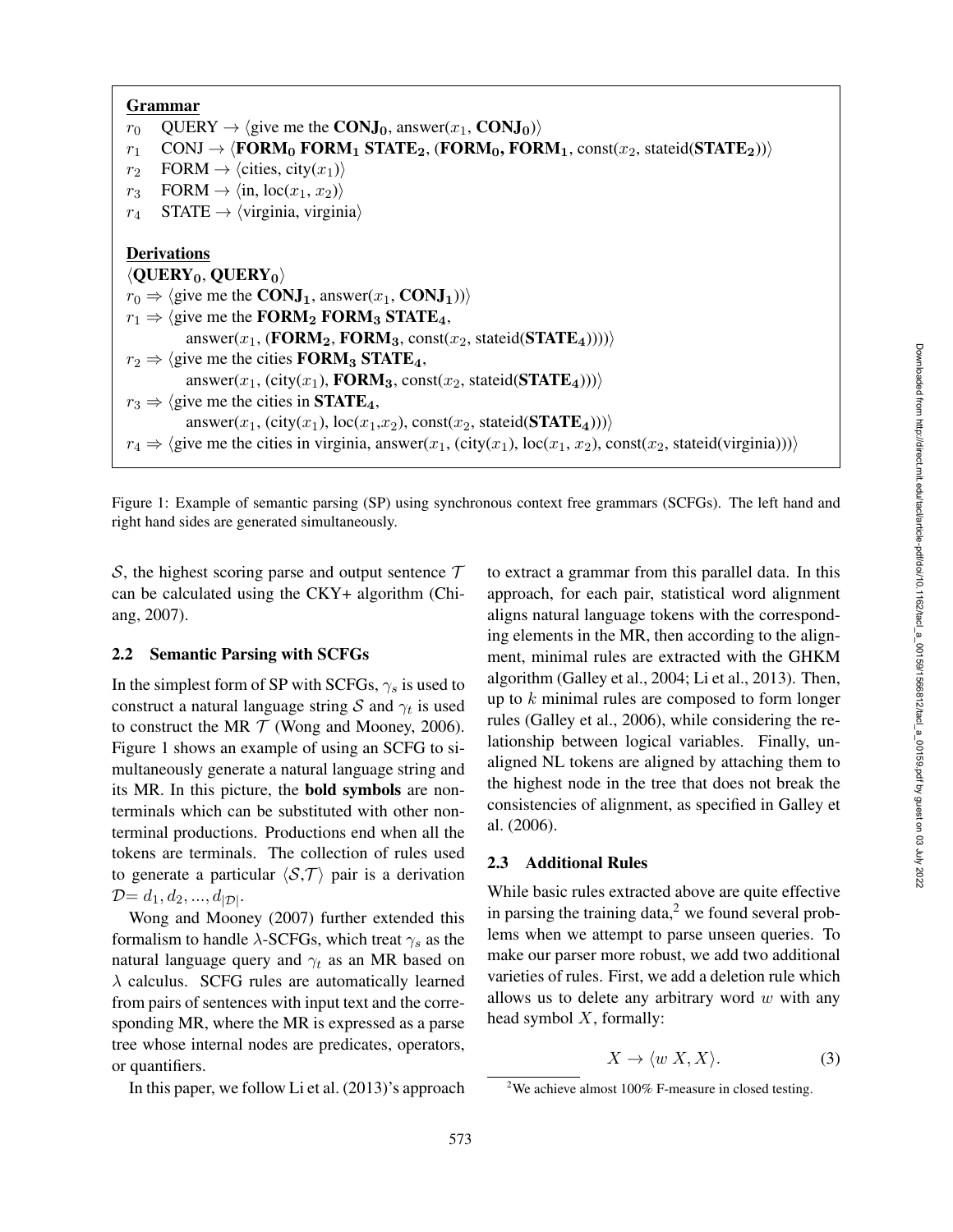This rule allows our grammar an option of ignoring words that it does not know what to do with.

In addition, to ensure that all of the facts in the database can be accessed by our semantic parser, we provide some additional SCFG rules based on the given database of facts. The Geoquery dataset provides a database of facts represented as logical assertions. For every assertion provided in the database, we produce a single rule using the function name as the label of the non-terminal and one parameter of the assertion as the terminal, depending on the assertion's type. For example, Geoquery provides some details about the state of Michigan with the form state('michigan',...), and thus we add

 $STATE \rightarrow \langle \text{michigan}, \text{michigan} \rangle$ 

as an additional rule in the grammar.

#### 3 Semantic Parsing of Keyword Queries

As explained in Section 1, when users input keyword queries, they will often ignore the grammatical structure and omit function words. Based on this, a traditional SP model can be problematic. To give a concrete example, consider the synchronous parse in Figure 1. If we try to parse with only the keywords (e.g. "cities virginia") with a standard grammar, the parser will not be able to recover the latent relationship "loc $(x_1, x_2)$ " between the two words. Unfortunately, we are lacking evidence to recover this relationship, because the token "in" associated with the predicate "loc" will often not occur in a keyword query.

In this work, we perform experiments on this particular variety of ambiguous input, both to examine the effect that it has on parsing accuracy under the baseline model, and to examine whether this sort of ambiguity can be reduced. In order to do so, we need examples of keyword queries. In this work, we simulate the keyword query  $K$  by altering the original question  $S$  to make it more closely match the style of keyword queries. In particular, following the analysis of Leveling (2010), we make two changes to the original queries: stop word deletion, and word order shuffling.

Stop word deletion, as its name implies, simply deletes all stop words from the input sentence. We use a stop word list (Buckley et al., 1993), making a few subjective changes to make the simulated

keyword output more realistic. Specifically, we add "give" and "show," which often occur in statements such as "give me ..." or "show me ..." but are unnatural in keyword queries. We also exclude from the list "us," which often refers to "United States," and function words such as "many," "most," and "much."

Word order shuffling permutes the order of the keywords remaining after stop word deletion, to simulate the fact that keyword queries often don't have strict order. First we shuffled the tokens randomly, then had a human annotator fix the order of the keywords manually, making the minimal number of changes necessary to ensure that the queries are natural and fluent. This produced a single keyword query  $K$  for a particular question/MR pair in the Geoquery database, which will be used to train and verify our system. At the end we will have a 3 parallel corpus consisting of 880 pairs of keyword, question, and the meaning representation.

We should note that while shortening and reordering are prominent features of search queries (Leveling, 2010), these are not the only phenomenon distinguishing queries from standard text. For example, humans tend to also change content words into an equivalent and easier word of their preference (Gurský et al., 2009). While collecting this data is out of the scope of the present work, if a corpus of real keyword inputs and question paraphrases were available, it is theoretically possible for our proposed method to learn from this data as well.

## 4 Joint Semantic Parsing and Paraphrasing using Tri-Synchronous Grammars

In this section we describe our proposed method to parse underspecified and ungrammatical input while jointly generating a paraphrase that can be used to disambiguate the meaning of the original query.

## 4.1 Generalized Synchronous Context Free Grammars

Before defining the actual parsing framework, we first present a generalization of SCFGs, the  $n$ synchronous context free grammar (*n*-SCFG) (Neubig et al., 2015). In an  $n$ -SCFG, the elementary structures are rewrite rules of  $n-1$  target sides:

$$
X \to \langle \gamma_1, \gamma_2, ..., \gamma_n \rangle \tag{4}
$$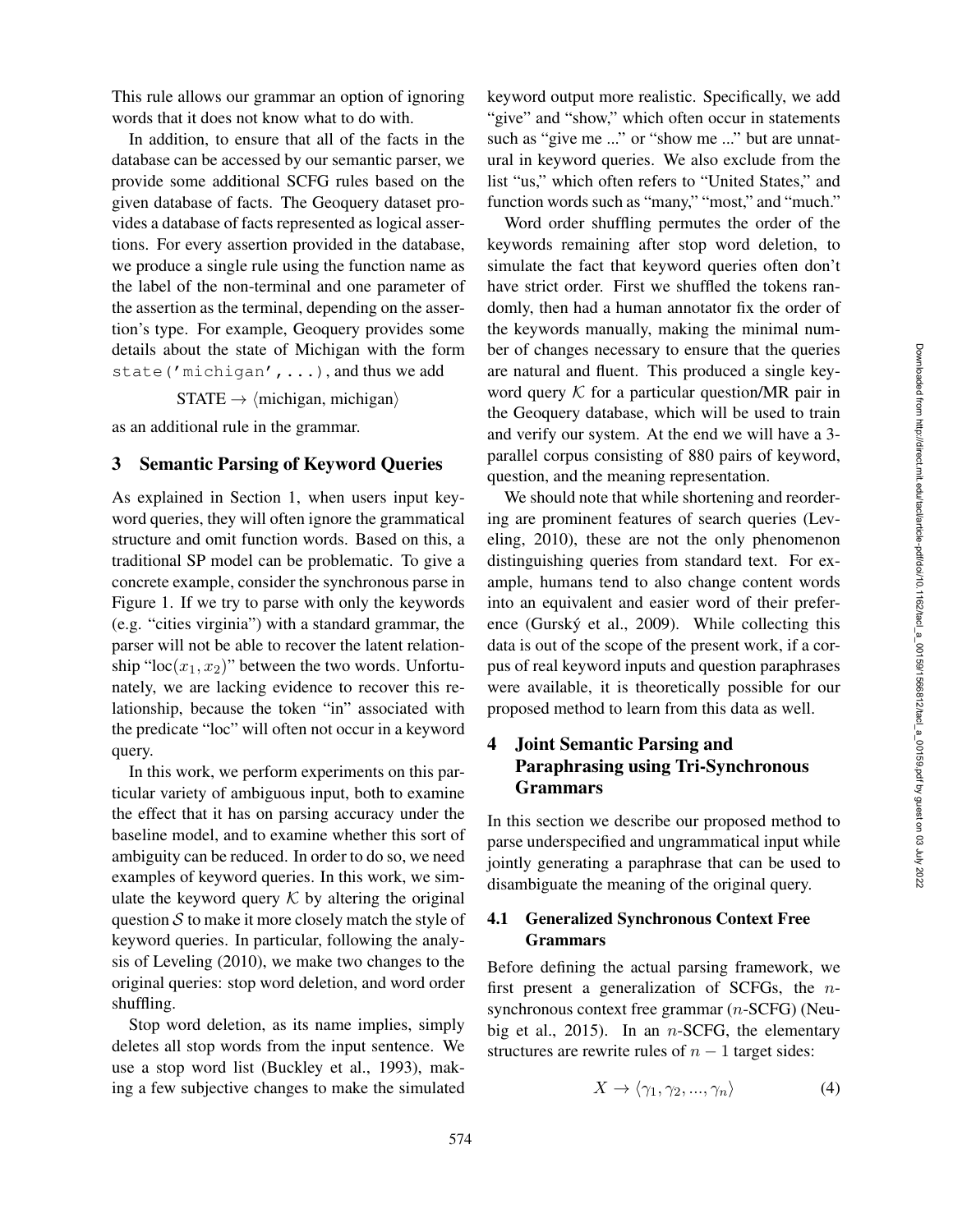|                | Grammar                                                                                                                                                                                                                                                                                                                                         |
|----------------|-------------------------------------------------------------------------------------------------------------------------------------------------------------------------------------------------------------------------------------------------------------------------------------------------------------------------------------------------|
| $r_0$          | $QUERV \rightarrow \langle CONJ_0,$ give me the CONJ <sub>0</sub> , answer(x <sub>1</sub> , CONJ <sub>0</sub> ))                                                                                                                                                                                                                                |
| $r_1$          | CONJ $\rightarrow$ $\langle$ FORM <sub>0</sub> STATE <sub>1</sub> , FORM <sub>0</sub> in STATE <sub>1</sub> ,                                                                                                                                                                                                                                   |
|                | $(\textbf{FORM}_0, \text{loc}(x_1, x_2), \text{const}(x_2, \text{stateid}(\textbf{STATE}_1)))$                                                                                                                                                                                                                                                  |
| r <sub>2</sub> | FORM $\rightarrow$ (cities, cities, city(x <sub>1</sub> ))                                                                                                                                                                                                                                                                                      |
| $r_3$          | $STATE \rightarrow \langle \text{virginia}, \text{virginia}, \text{virginia} \rangle$                                                                                                                                                                                                                                                           |
|                | <b>Derivations</b><br>$\langle \text{QUERY}_0, \text{QUERY}_0, \text{QUERY}_0 \rangle$<br>$r_0 \Rightarrow \langle \text{CONJ}_0, \text{ give me the CONJ}_0, \text{answer}(x_1, \text{CONJ}_0) \rangle$<br>$r_1 \Rightarrow$ <b>(FORM<sub>2</sub> STATE</b> <sub>3</sub> , give me the <b>FORM</b> <sub>2</sub> in <b>STATE</b> <sub>3</sub> , |
|                | answer(x <sub>1</sub> , (FORM <sub>2</sub> , loc(x <sub>1</sub> , x <sub>2</sub> ), const(x <sub>2</sub> , stateid(STATE <sub>3</sub> ))) $\rangle$                                                                                                                                                                                             |
|                | $r_2 \Rightarrow$ (cities <b>STATE</b> <sub>3</sub> , give me the cities in <b>STATE</b> <sub>3</sub> ,                                                                                                                                                                                                                                         |
|                | answer(x <sub>1</sub> , (city(x <sub>1</sub> ), loc(x <sub>1</sub> , x <sub>2</sub> ), const(x <sub>2</sub> , stateid( <b>STATE</b> <sub>3</sub> ))))                                                                                                                                                                                           |
|                | $r_3 \Rightarrow$ (cities virginia, give me the cities in virginia,                                                                                                                                                                                                                                                                             |
|                | answer(x <sub>1</sub> , (city(x <sub>1</sub> ), loc(x <sub>1</sub> , x <sub>2</sub> ), const(x <sub>2</sub> , stateid(virginia))))                                                                                                                                                                                                              |

Figure 2: An example of 3-synchronous context free grammars (3-SCFG) rules and productions. Here there are 2 target sides, one is the paraphrase and the other is the meaning representation (MR).

where X is a non-terminal symbol,  $\gamma_1$  is the source side string of terminal and non-terminal symbols, and  $\gamma_2, \ldots, \gamma_n$  are the target side strings. Therefore, at each derivation step, one non-terminal in  $\gamma_1$  is chosen and all the corresponding non-terminals with the same index in  $\{\gamma_2, ..., \gamma_n\}$  are rewritten using a single rule.

## 4.2 Tri-Synchronous Grammars for Joint Parsing and Paraphrasing

Based on this framework, we propose a model for joint semantic parsing and paraphrasing using trisynchronous grammars, or 3-SCFGs. In this framework, input  $\gamma_1$  corresponds to a keyword query K, and the outputs  $\gamma_2$  and  $\gamma_3$  correspond to the paraphrase and MR respectively. An example of jointly generating a keyword query, question, and MR with a 3-SCFG is shown in Figure 2.

In this work, we construct the tri-synchronous grammar by transforming the basic SCFG for semantic parsing  $G$  into a 3-SCFG. Specifically, we first assume that the source question  $\gamma_s$  and target MR  $\gamma_t$  of the original SCFG become the two outputs  $\gamma_2$  and  $\gamma_3$  of the new 3-SCFG grammar.  $\gamma_1$  is the newly added keyword query input.

During the process of model training, we first ex-

tract rules consisting of  $\gamma_2$  and  $\gamma_3$  using the algorithm in Section 2.2, then generate  $\gamma_1$  from  $\gamma_2$  by first deleting the stop-words then rearranging the order of the words based on word alignments between the keyword query and the original question. This is done by assigning each word in  $K$  a range of words in S to which it is aligned, then sorting words in  $\gamma_1$ in ascending order of these ranges. It is possible to have cases in which there are some words in  $K$  that have no alignment in  $S$ , and these rules are filtered out. Finally, we use the tuple  $\langle \gamma_1, \gamma_2, \gamma_3 \rangle$  to form rules in our tri-synchronous grammar.

Because of the stop word deletion, we may find that some rules have an empty source side, and consequently cannot be used in an SCFG. For example, in  $r_3$  in Figure 1, "in" is in the stop word list, and thus will be deleted from the source side, leaving it empty. In order to solve this problem, we compose all rules with empty inputs together with their parent rule. It should be noted that this introduces a large amount of ambiguity into the grammar, as the content represented by the deleted content word must now be generated essentially out of thin air, based only on its parent context.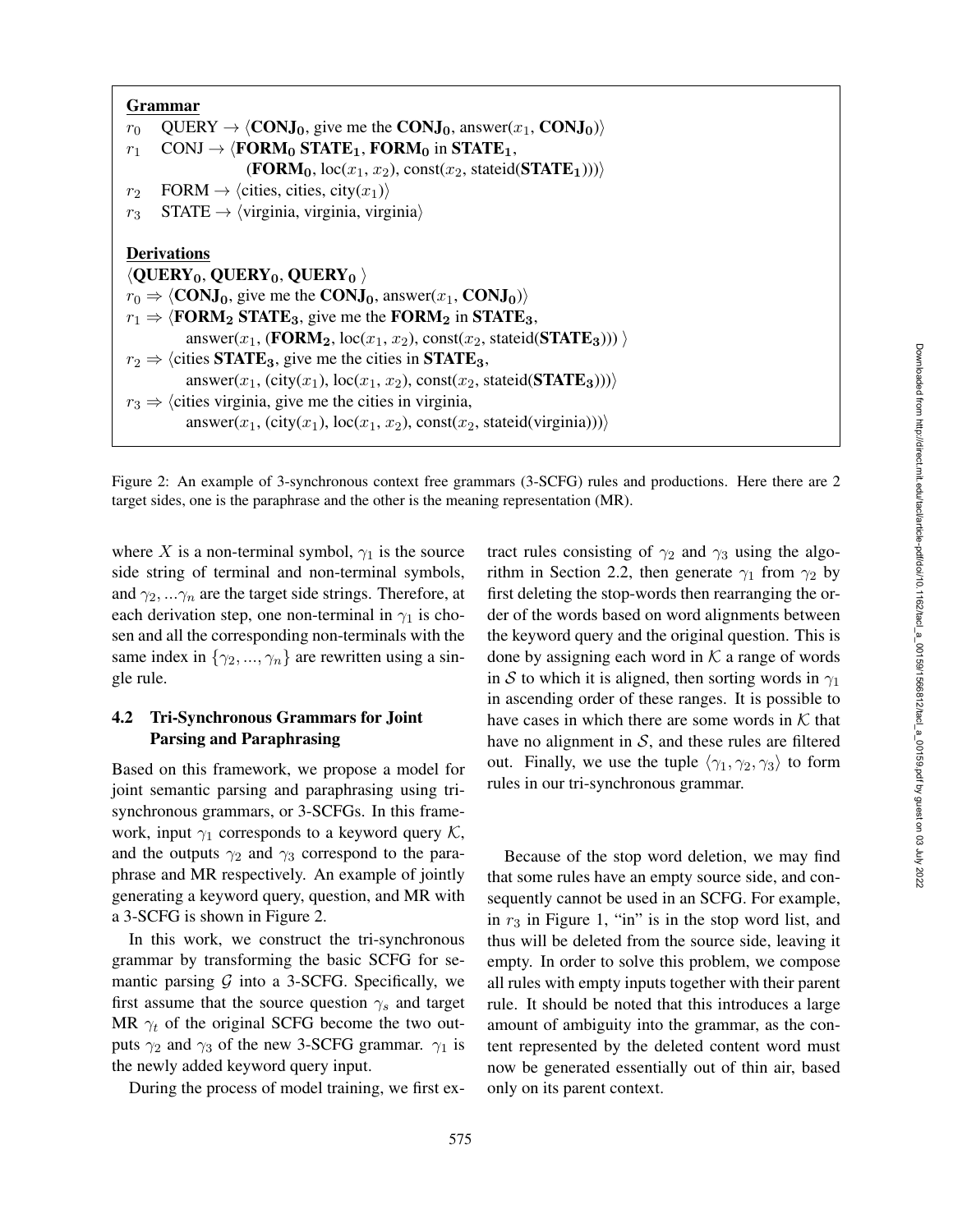## 4.3 Integrating Language Models with Tri-SCFGs

When using SCFGs for machine translation, the power of language models (LM) to improve the translation accuracy is widely acknowledged. The LM ensures fluent SMT output by assigning a probability to the target sentence. In case of  $n$ -gram language models, this probability is defined as:

$$
p_{LM}(W) = \prod_{i=1}^{l} p(w_i | w_{i-1}, w_{i-2}, ... w_{i-n+1})
$$
 (5)

where the probability of sentence  $W$  of length  $l$  is calculated as the product of the probability of its words, depending on the previous  $n-1$  words. Integrating these language models makes the search space larger, precluding the use of the full CKY-style parsing algorithm, but efficient approximate search algorithms such as cube pruning (Chiang, 2007) or incremental search (Heafield et al., 2013) can help ameliorate this problem.

We could also consider constructing a probabilistic LM over MR  $T$  for semantic parsing. However, constructing a language model for the MR is less straightforward for several reasons. First, the order of the words of MR in the same rooted logical tree will not make a difference in the final result (e.g. for a commutative operator node). Second, while language models for natural text benefit from the large amounts of text data available on the web, obtaining correct MRs to train a model is less trivial.

On the other hand, in our tri-synchronous grammar framework, in addition to the MR itself, we are generating a paraphrase that nonetheless holds some disambiguating power over the MR, as described in Section 1. The naturalness of this paraphrase output, like the output of the MT system, can easily be judged by a language model, and might have some correlation with the naturalness of the MR itself. Thus, in this work we add a language model over the paraphrase output as a feature of the scoring model described in the next section.

## 5 Parse Scoring

Given this SCFG-based parsing model, we must now assign a score to decide which scores are better or worse than others.

#### 5.1 Scoring Function

Our scoring function is a standard log linear model with feature functions defined over  $\langle K, S, T, D \rangle$  tuples:

$$
score(K, S, T, D) = w \cdot \Phi(K, S, T, D) \qquad (6)
$$

where  $\Phi(K, S, T, D)$  is a vector of feature functions and  $w$  is the weight vector.

#### 5.2 Features

For the baseline model, our feature vector  $\Phi(K, S, T, D)$  is simply defined as the element-wise sum of the feature vectors for each rule in the derivation:

$$
\Phi\left(\mathcal{K},\mathcal{S},\mathcal{T},\mathcal{D}\right)=\sum_{d\in\mathcal{D}}\Phi\left(d\right)\tag{7}
$$

where  $d$  takes the form in Equation (4).

We score each basic rule using features widely used in translation as follows:

- Forward Probability: The log probability of source side given all the target sides  $p(\gamma_1 | \gamma_2, ..., \gamma_n)$ ), calculated based on rule counts in the training corpus  $c(\gamma_1, ..., \gamma_n)/c(\gamma_2, ..., \gamma_n).$
- Backward Probability: Similarly, the log probability of all target sides given the source side  $p(\gamma_2, ..., \gamma_n | \gamma_1).$
- Joint Probability: The log probability of the source and target  $p(\gamma_1, \gamma_2, ..., \gamma_n)$ .
- Terminal Rule: Equal to one if there is no nonterminal symbol in the rule. This feature is useful to decide whether the model prefers entirely lexicalized rules.
- Deletion: Binary feature for deletion rules.
- Knowledge Base Rule: Binary feature for rules produced from the knowledge base.

For the proposed tri-synchronous grammar with LM verification, we additionally add three features defined over the generated paraphrase.

• Language Model: Counts the log language model probability of the paraphrase.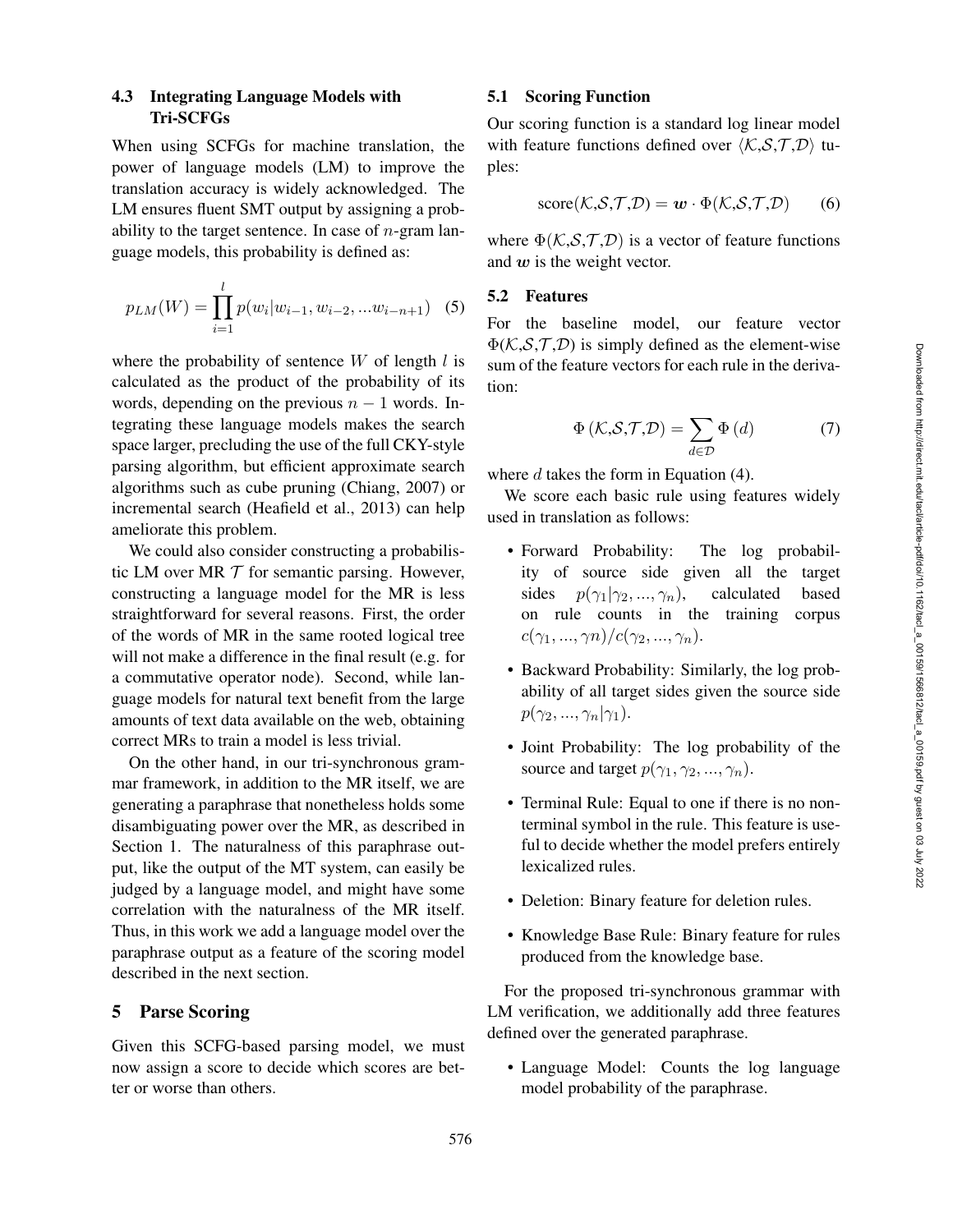- Unknown: Counts the number of tokens in the paraphrase that are unknown in the language model.
- Paraphrase Length: Counts the number of words in the paraphrase, and can be calculated for each rule as the number of terminals in the paraphrase. This feature helps compensate for the fact that language models prefer shorter sentences.

#### 5.3 Learning Feature Weights

Now that we have defined the feature space, we need to optimize the weights. For this we use minimum error rate training (MERT) (Och and Ney, 2003), maximizing the number of correct answers over the entire corpus. 3

#### 6 Experiment and Analysis

We evaluate our system using the Geoquery corpus (Zelle and Mooney, 1996), which contains 880 sentences representing natural language questions about U.S. Geography, and their corresponding MRs.

#### 6.1 Setup

Data: We use the full Geoquery dataset using the same 10 folds of 792 and 88 test data used by Wong and Mooney (2007). We created keyword queries according to the process described in Section 3. We follow standard procedure of removing punctuation for all natural language text, regardless of whether it is a keyword or full question. We also perform stemming on all natural language text, both in the keyword and question queries.

Rule Extraction: Alignment is performed by pialign (Neubig et al., 2011) with the setting forcing one-to-many alignments. The algorithm to extract the tri-synchronous grammar is as discussed in Section 4.2 and maximum size of the rules for composition is 4.

**Decoding:** To query the database, we use prolog queries fired against the Geoquery database. The parsing problem can thus be considered the task of decoding from underspecified natural language queries into prolog queries. This is done by performing decoding of the SCFG-based parsing model to translate the input query into an MR including  $\lambda$ calculus expressions, performing  $\beta$ -reduction to remove the  $\lambda$  function, then firing the query against the database. Before querying the database, we also apply Wong and Mooney (2007)'s type-checking to ensure that all MRs are logically valid. For parsing, we implemented CKY-based parsing of tri-synchronous grammars on top of the Travatar (Neubig, 2013) decoder. Unless otherwise specified, the default settings of the decoder are used.

Language Model: For all 3-SCFG systems we use a 4-gram Kneser-Ney smoothed language model trained using the KenLM toolkit (Heafield, 2011). Standard preprocessing such as lowercasing and tokenization is performed before training the models. As it is of interest whether or not the type of data used to train the language model affects the resulting performance, we build language models on several types of data.

First, we use a corpus of news data from the Workshop on Machine Translation evaluation data (Callison-Burch et al., 2011) (News). This data represents standard English text unrelated to questions. Second, we use a part of the question paraphrase data gathered by Fader et al.  $(2013)$  (Questions).<sup>4</sup> This data consists entirely of questions, and thus is a better representative of the latent questions behind the input queries. Finally, we used the full questions from Geoquery sentences to build the language model, building a different language model for each fold, completely separate from the test set. Table 2 gives the details of each dataset.

| Data        | Sent. | Tok.        | <b>LM</b> Size |
|-------------|-------|-------------|----------------|
| <b>News</b> | 44.0M | 891M        | 5.5G           |
| Questions   | 20.2M | 174M        | 1.5G           |
| Geoquery    | 792   | $\sim$ 1.6K | $\sim$ 96K     |

Table 2: Details of the data used to build LMs.

In addition, because the Geoquery data is useful but small, for all 3-SCFG systems, we perform experiments using an additional 4-gram feed-forward neural network language model (NNLM) (Bengio et

<sup>&</sup>lt;sup>3</sup>We also tried gradient-based optimization methods and large feature sets as in Wong and Mooney (2007) and Li et al. (2013), but the dense feature set and MERT achieved similar results with shorter training time.

<sup>4</sup>We use only data set 0 from the 30 sets released at http://knowitall.cs.washington.edu/afader/paraphrases.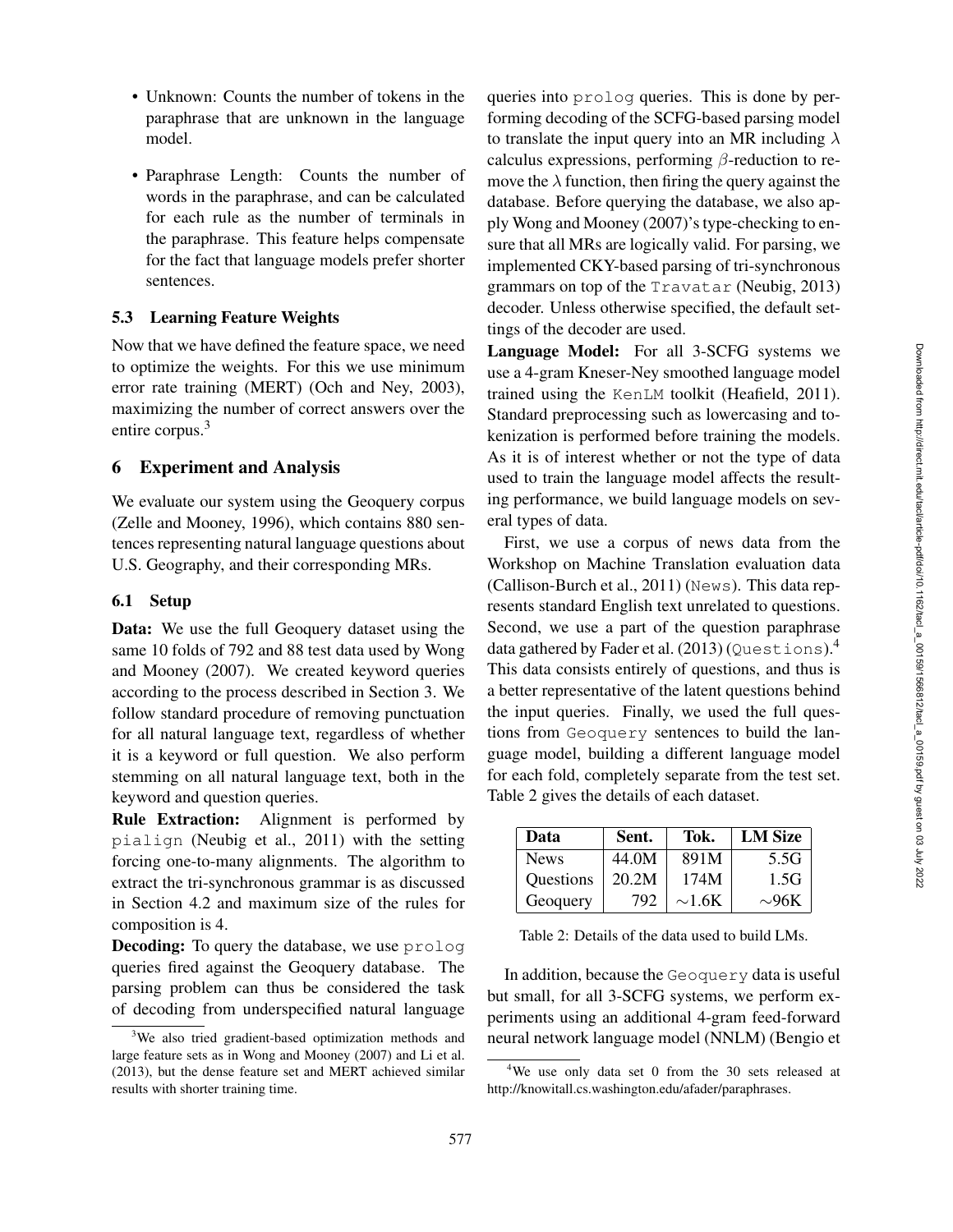al., 2003) feature, which is possibly better equipped to handle sparse data than standard  $n$ -grams. The NNLM is built on Geoquery sentences, excluding the test sentences for each fold. This feature is not produced during parsing, but is separately scored and used to re-rank the  $n$ -best list generated by the parser.

Integration with the paraphrase language model is performed using incremental search (Heafield et al., 2013). For the parsing with NNLM, we recalculate the score of the paraphrases by firstly adding the NNLM score as one of the feature in Equation 6 and taking the parse with the best score.

Parameter Optimization: For learning the parameters of the scoring function we use 10-fold cross validation on the training data, i.e. each fold iteration uses model trained on 712 examples and to parse the remaining 79. First we run decoding for all folds and gather the results. Then we run MERT with the combined results to update the parameters. We use the standard evaluation measure of question answering accuracy as our objective function and set the n-best list to be the top 300 derivations.

To learn the weights for rescoring with the NNLM, we first generate an  $n$ -best list with the base model not using the NNLM feature. We then calculate the NNLM feature for each hypothesis in the n-best list, and run one more run of MERT with this feature to obtain the weights used in the rescoring model.

Evaluation: Following the definition from Zettlemoyer and Collins (2005) and Wong and Mooney (2007), we use question answering accuracy as our evaluation measure. We define *recall* as the fraction of correct answers divided by the number of test noindents, *precision* as the fraction of correct answers divided by the number of parsed queries and F-measure as the harmonic mean of the two. The query is judged correct if and only if the SCFG can generate a valid parse tree, and the resulting query does not produce any syntax errors when accessing the database through a prolog query. Note that all 880 questions are used for testing through cross validation, so a recall improvement of 0.001 is approximately equal to answering one more question correctly.

#### 6.2 Parsing Accuracy Results

| Input    | Method | P    | R    | F    |
|----------|--------|------|------|------|
| Question | Direct | .880 | .878 | .879 |
|          | Direct | .792 | .790 | .791 |
| Keyword  | Tri-LM | .804 | .790 | .797 |
|          | Tri+LM | .830 | .820 | .827 |

Table 3: Parsing accuracy, where Keyword Direct is the baseline for semantic parsing on keyword queries, and the Tri with the language model (LM) for verification is our proposed method. Bold indicates a significant gain over both Direct and Tri-LM for keyword input according to bootstrap resampling (Koehn, 2004) ( $p < 0.05$ ).

First, in this section, we examine the effect of the proposed method on accuracy of parsing ambiguous keyword queries. Specifically, in Table 3 we show the baseline "Direct" method of training a standard SCFG-based semantic parser, the proposed method without language model verification "Tri-LM," and the proposed method using the Questions language model with NNLM reranking "Tri+LM."

Looking at the baseline accuracy over full questions (first row), we can see the recall is slightly superior to Wong and Mooney (2007)'s 86.6% and Li et al. (2013)'s 87.6%, demonstrating our baseline is comparable to previous work. When we apply the same method to parse the keyword queries (second row), however, the recall drops almost 9%, showing that the ambiguity included in the keyword query input causes large decreases in accuracy of a semantic parser built according to the baseline method. This ambiguity is also reflected in the number of MRs generatable by the parser for any particular input. In the top 300 list generated by each parser, there were a total of 16.54 and 36.77 unique MRs for question and keyword input respectively.

Now we take a look at the 3-SCFG (third row) without the LM verification, we can see the results are similar to the baseline. Then, when adding the language model to the 3-SCFG system (fourth row) we can see a significant of 3-4% gain over the Direct and the Tri-LM systems, demonstrating that the proposed method of paraphrasing and verification is indeed able to resolve some of the ambiguity in the keyword queries.

To illustrate how the language model helps, we provide two examples in Table 4. The first example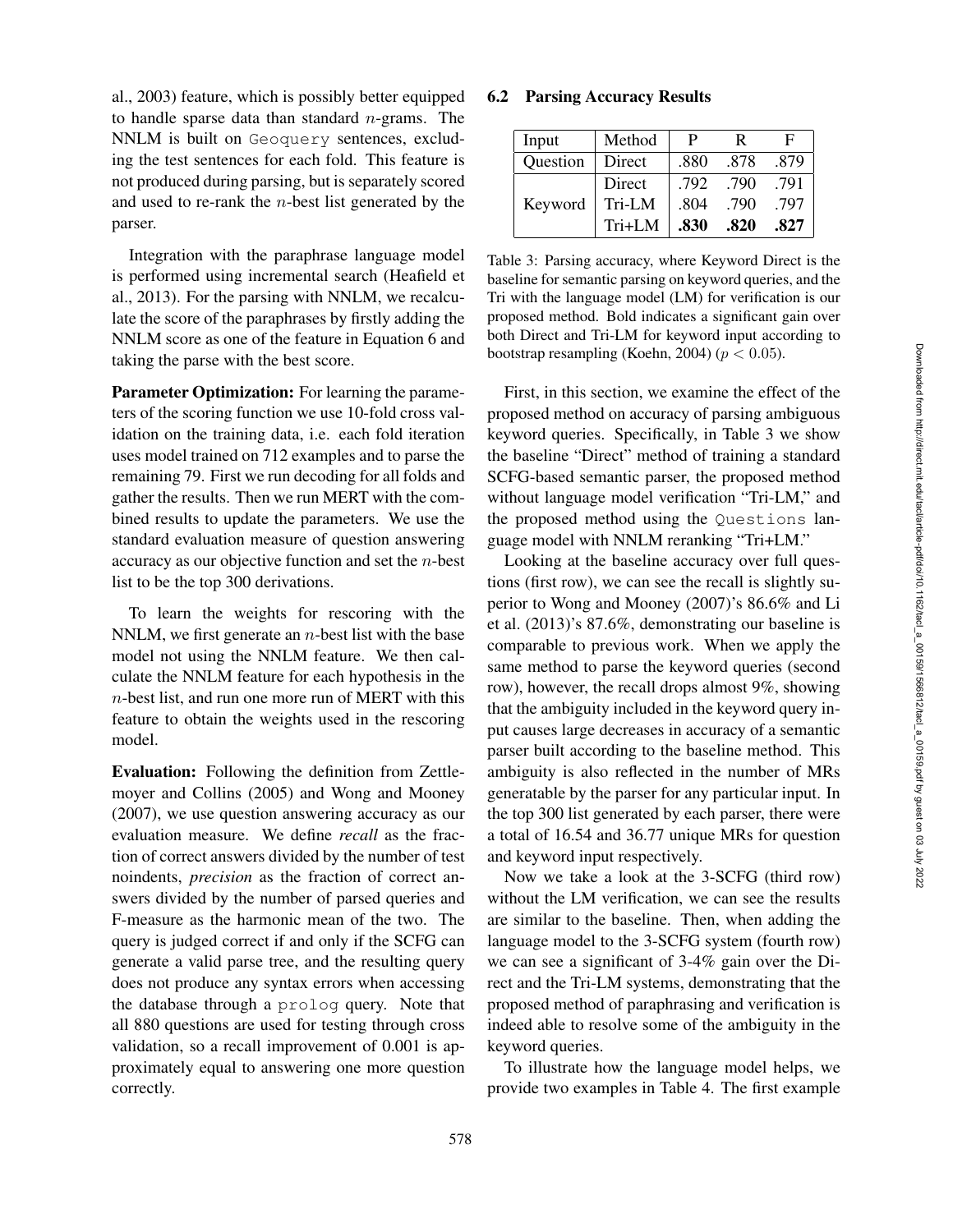| Ex.            | LM                                                                              | Paraphrase/MR                                                      | <b>Correct</b> |  |  |  |  |
|----------------|---------------------------------------------------------------------------------|--------------------------------------------------------------------|----------------|--|--|--|--|
|                | Direct                                                                          | $answer(A, (capital(A), loc(A, B), largest(C, population(B, C))))$ |                |  |  |  |  |
|                | Tri-LM                                                                          | $answer(A, largest(B, (capital(A), population(A,B))))$             |                |  |  |  |  |
| T              | Tri+LM                                                                          | what capital has the largest population                            |                |  |  |  |  |
|                |                                                                                 | <b>Original Question:</b> what capital has the largest population  |                |  |  |  |  |
|                | <b>Original MR</b> : answer(A,largest(B,(capital(A),population(A,B))))          |                                                                    |                |  |  |  |  |
|                |                                                                                 | <b>Keyword:</b> largest population capital                         |                |  |  |  |  |
|                | $Direct(-)$                                                                     | $answer(A, largest(A, (capital(A), city(A), loc(A,B), state(B))))$ | no             |  |  |  |  |
|                | Tri-LM                                                                          | $answer(A, largest(A, (state(A), loc(A, B), capital(B))))$         |                |  |  |  |  |
|                |                                                                                 | what is the largest state in capital                               |                |  |  |  |  |
| $\overline{2}$ | $Tri+LM$                                                                        | $answer(A, (state(A), loc(B, A), largest(B, capital(B))))$         | yes            |  |  |  |  |
|                |                                                                                 | what state has the largest capital                                 |                |  |  |  |  |
|                | <b>Original Question:</b> what state has the largest capital                    |                                                                    |                |  |  |  |  |
|                | <b>Original MR</b> : answer $(A, (state(A), loc(B,A), largest(B, capital(B))))$ |                                                                    |                |  |  |  |  |
|                | <b>Keyword:</b> largest capital state                                           |                                                                    |                |  |  |  |  |

Table 4: Examples of paraphrase outputs produced by the direct keyword-MR system, and the proposed systems without and with a language model.

shows that considering the original question when parsing from keywords can help improve alignment with the MR for more plausible results. The second example shows the effect of adding the language model to disambiguate the keyword query. Here there are several interpretations for the keywordquery "largest capital state," which also can mean "state that has the largest capital," or "largest state in the capital." The system without the language model incorrectly chooses the latter interpretation, but the system with language model correctly disambiguates the sentence as it considers the phrase "state in capital" is unlikely, showing the effectiveness of our method.

#### 6.3 Analysis

We first examine the effect of choice of language model in the first two columns of Table 5. The first column is the full model with NNLM re-ranking, and the second column is without. The rows show the effect of using different data to train the  $n$ -gram LM. All the systems using LMs are basically better than the system using neither an  $n$ -gram LM nor the NNLM. Looking at the differences between the n-gram LMs, we can see that the Questions LM tends to be the most effective. This is particularly encouraging as the Questions language model does not contain any domain specific content, but is able to outperform the Geoquery domain specific LM. We also found that, as expected, the more sophisticated neural network language model raises the system accuracy by approximately 2%, which also supports our proposed idea that a better LM will better raise system accuracy.

The proposed method aims at reducing nonsensical interpretations, and another trivial baseline that can achieve a similar effect is to filter out the queries that produce empty answers, with the assumption that empty answers are generated from invalid queries. This simple filtering method reduced the number of unique queries to 11.74 for questions and 20.16 for keywords. However, as shown in the "-Empty" results in Table 5, we found that this filtering method is not effective, causing the system's performance to drop by around 2%. This is caused by the fact that the correct answer is sometimes an empty answer, for example "what states border hawaii?"

#### 6.4 Human Evaluation

While all evaluation up to this point has used language models to disambiguate paraphrases, we can assume that human users will be even better at judging whether or not a paraphrase makes sense. Thus, we perform an additional evaluation in which human annotators evaluate the paraphrases generated from the systems. First, we took the 1-best parse and 7 random parses from the Tri+LM and Tri-LM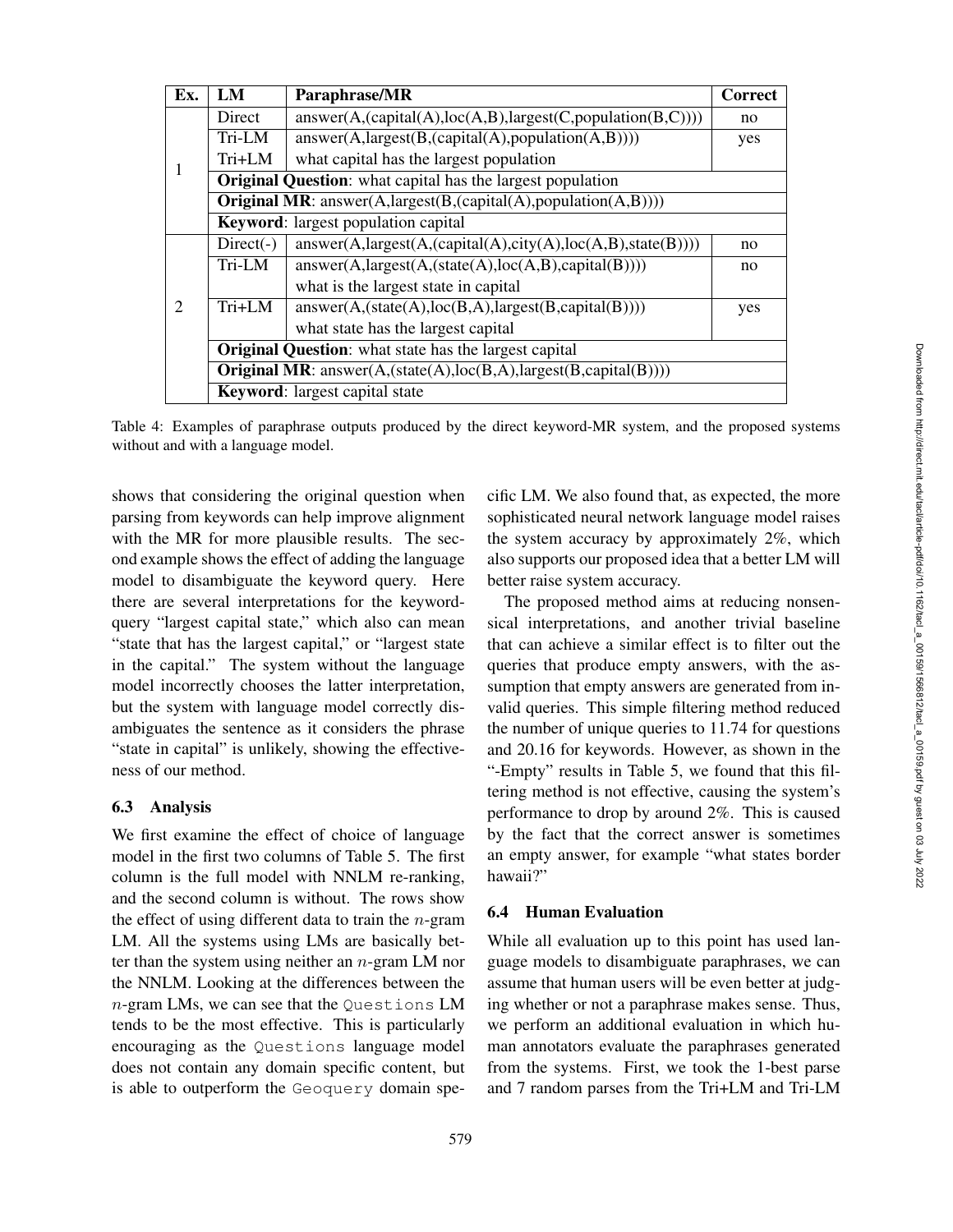| Output<br>Input |        | LM          | Full    |          | -NNLM   |      |      | -Empty |      |      |      |
|-----------------|--------|-------------|---------|----------|---------|------|------|--------|------|------|------|
|                 |        |             | Þ       | R        | F       | P    | R    | E      |      |      | F    |
| Keyword         | $Q+MR$ |             | .828    | .813     | .821    | .804 | .790 | .797   | .820 | .784 | .801 |
|                 |        | <b>News</b> | .823    | .814     | .819    | .806 | .797 | .802   | .817 | .786 | .802 |
|                 |        | Ouest       | $.830+$ | $.820 +$ | $.827+$ | .809 | .804 | .806   | .806 | .780 | .793 |
|                 |        | Geo         | .821    | .812     | .817    | .804 | .794 | 799    | .824 | 794  | .808 |

Table 5: The result of experiment with/without neural network language model (NNLM) for the proposed 3-SCFG framework. Question-LM +NNLM achieved the best accuracy. Bold indicates a significant gain over the baseline Direct Keyword (second row of Table 3) and dagger indicates a significant gain over the 3-SCFG baseline without language model (-NNLM column, first row). The Full and -Empty column use NNLM as language model. The first row of the -NNLM column is the experiment without any language model.

systems where both systems produced a non-empty n-best. Then we show both the keyword queries and all the paraphrases to human evaluators to annotate: i) a fluency score of  $0, 1,$  or  $2$  where  $0$  is completely unnatural English, 1 indicates minor grammatical errors, and 2 indicates flawless English, ii) a letter starting from "A", "B", etc. for the paraphrase that matches their preferred interpretation of the search query.<sup>5</sup> If the input has multiple interpretations, then a different letter is assigned for each possible interpretation in the order that the annotator believes that the interpretation is the correct one, and only paraphrase paraphrase is chosen for each interpretation. If the human annotator does not find the paraphrase that matched his/her pboth features set.igned and annotation starts from "B." 3 annotators were asked to annotate 300 keyword queries and their paraphrases. There are a total of 866 keyword queries (out of 880) that produced a non-empty  $n$ -best list in both systems, so we chose random duplications of 34 inputs to make the sum 900.

| System       | Precision |
|--------------|-----------|
| Tri-LM       | .803      |
| Tri+LM       | .834      |
| Tri+LM+Human | .846      |

Table 6: System precision with additional human help.

Table 6 shows the improvement of the system with human help. We take all the answers from the annotators that were annotated with "A" and replaced the answer of Tri+LM system. Overall, there

were 35 questions that changed between the 1-best and human choices, with 23 improving and 12 degrading accuracy. This experiment suggests that it is possible to show the generated paraphrases to human users to improve the accuracy of the semantic parser.

| System | Fluency                     | Ratio | Precision |
|--------|-----------------------------|-------|-----------|
|        |                             | .163  | .415      |
| Tri-LM |                             | .425  | .819      |
|        | $\mathcal{D}_{\mathcal{L}}$ | .411  | .940      |
|        |                             | .083  | .367      |
| Tri+LM |                             | .372  | .811      |
|        |                             | -544  | .918      |

Table 7: Fluency, Ratio, and Precision statistics for the one-best of both systems.

| Letter        | System | Count | Total | Precision |
|---------------|--------|-------|-------|-----------|
| A             | Tri-LM | 547   | 721   | .919      |
|               | Tri+LM | 674   |       | .902      |
| B             | Tri-LM | 308   | 452   | .772      |
|               | Tri+LM | 340   |       | .752      |
| $\mathcal{C}$ | Tri-LM | 57    | 94    | .631      |
|               | Tri+LM | 52    |       | .557      |
| D             | Tri-LM | 7     | 13    | .428      |
|               | Tri+LM |       |       | .142      |

Table 8: A result for the letter accuracy from the human evaluation. Note that counts do not sum up to total because it is possible that both systems generate same paraphrases.

Now we look at the relationship between the fluency of the paraphrase and the accuracy of the semantic parsers in Table 7. The statistics are gathered

 ${}^{5}$ Here the letters are just the indicators of ranking with a letter "A" means the most possible interpretation of search queries according to the users.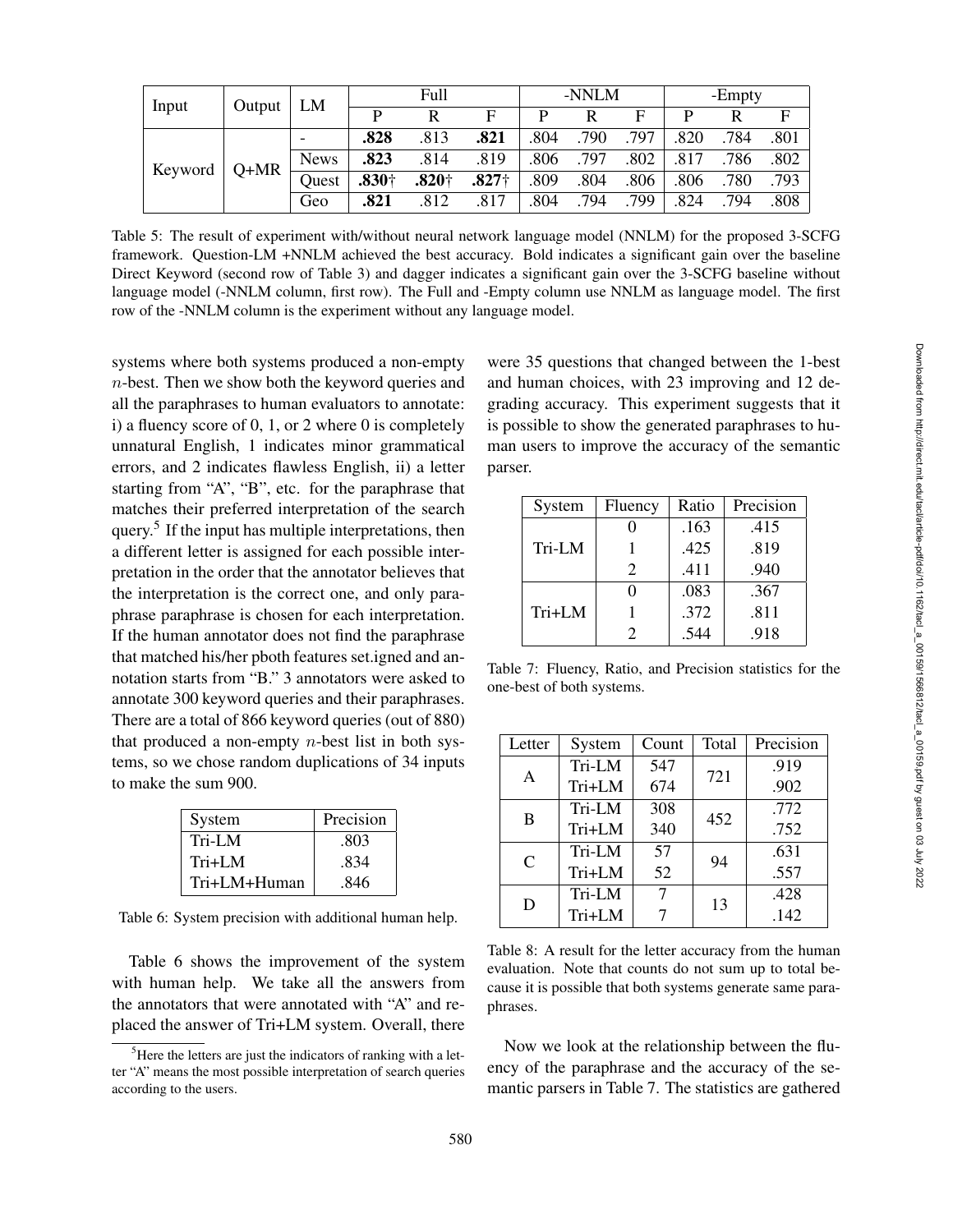from the one best output for both systems. Tri+LM had a significantly larger percentage of fluent paraphrases with score "2" (54% v.s. 41%) compared to the system without the language model. Of the paraphrases that were assigned "2" score, 91% corresponded to correct MRs, indicating that the subjective fluency of the paraphrase is a good indicator of parsing accuracy.

Finally, Table 8 shows the relationship between the rank of the human interpretation and the accuracy of semantic parsing. Out of the 900 problems shown to the annotators, 721 of them were ranked "A." This experiment showed that the interpretation of the paraphrase judged as most likely by the annotators achieves a high precision, confirming our hypotheses that humans are able to use paraphrases to accurately judge whether the interpretation is likely to be correct or not.

#### 6.5 Other Methods for Using Paraphrase Data

In addition to the method describe up until this point, there are several other ways to potentially incorporate paraphrasing into syntactic parsing of underspecified input. In this section we briefly outline two other (unsuccessful) attempts to do so: creation of a pipelined paraphrasing/semantic parsing system, and addition of features from a large paraphrase database.

First, regarding the pipelined system, we build the paraphrasing system using the parallel keywordquestion data, with standard settings of hierarchical phrase-based translation (Chiang, 2007), and standard SMT features. We use the Geoquery  $n$ -gram model for the language model used during decoding and NNLM language model to finally rerank the  $n$ best list. As a result of experiments, even though this system obtained a respectable BLEU score of 57.5, the parsing accuracies were much lower than the direct keyword-MR system at 64.8 F-measure. An analysis showed that, perhaps as expected, this was caused by cascading errors, with unnatural paraphrases also resulting in failed semantic parses.

In addition, we also attempted to use the external Questions data to calculate additional features to our Tri+LM system. We do this by first simulating the keyword version for each sentence in the Questions data by performing shuffling and stopword deletion. 6

Next we train a hierarchical phrase-based system on this data to create a paraphrasing model. Next we intersect this model with our existing model by matching the source side and the target side of the rules and if they match, taking the union of the features sets. Unfortunately, however, this setting also did not allow for a gain in accuracy, likely due to to the low recall (15%) of the matching between paraphrasing grammar and semantic parsing rules. This low recall stemmed from a number of factors including restrictions on the standard Hiero paraphrasing grammars (no more than 2 non-terminals, no consecutive non-terminals on the source side, and no rules without at least one terminal), as well as simple lack of coverage of the words in the paraphrase database. This result does indicate room for improvement by developing algorithms that extract paraphrases that are closely related to the semantic parsing rules, but also suggests potential difficulties in simply applying paraphrasing resources such as PPDB (Ganitkevitch et al., 2013).

#### 7 Related Work

Interpretation of search queries is a major concern in the field of information retrieval as it can affect the choice of retrieved documents. Underspecified queries are commonly entered into search engines, leading to large result sets that are difficult for users to navigate (Sajjad et al., 2012). Studies have shown that there are several ways to deal with this problem, including query reformulation, which can fall in the categories of query expansion or query substitution (Shokouhi et al., 2014; Xue and Croft, 2013). Leveling (2010) proposed a paraphrasing method that tries to reconstruct original questions given keyword inputs in the IR context, but did not model this reformulation together with semantic parsing. In addition, Wang et al. (2013) showed that doing paraphrasing on the queries for web search is able to reduce the mismatch between queries and documents, resulting in a gain in search accuracy.

Using paraphrasing to resolve ambiguity is not

<sup>&</sup>lt;sup>6</sup>Because the shuffling process is random we could conceivably generate and train with multiple shuffled versions, but because the Questions data is relatively large already, we only train the paraphrasing system with the single permutation of keywords generated by the shuffling.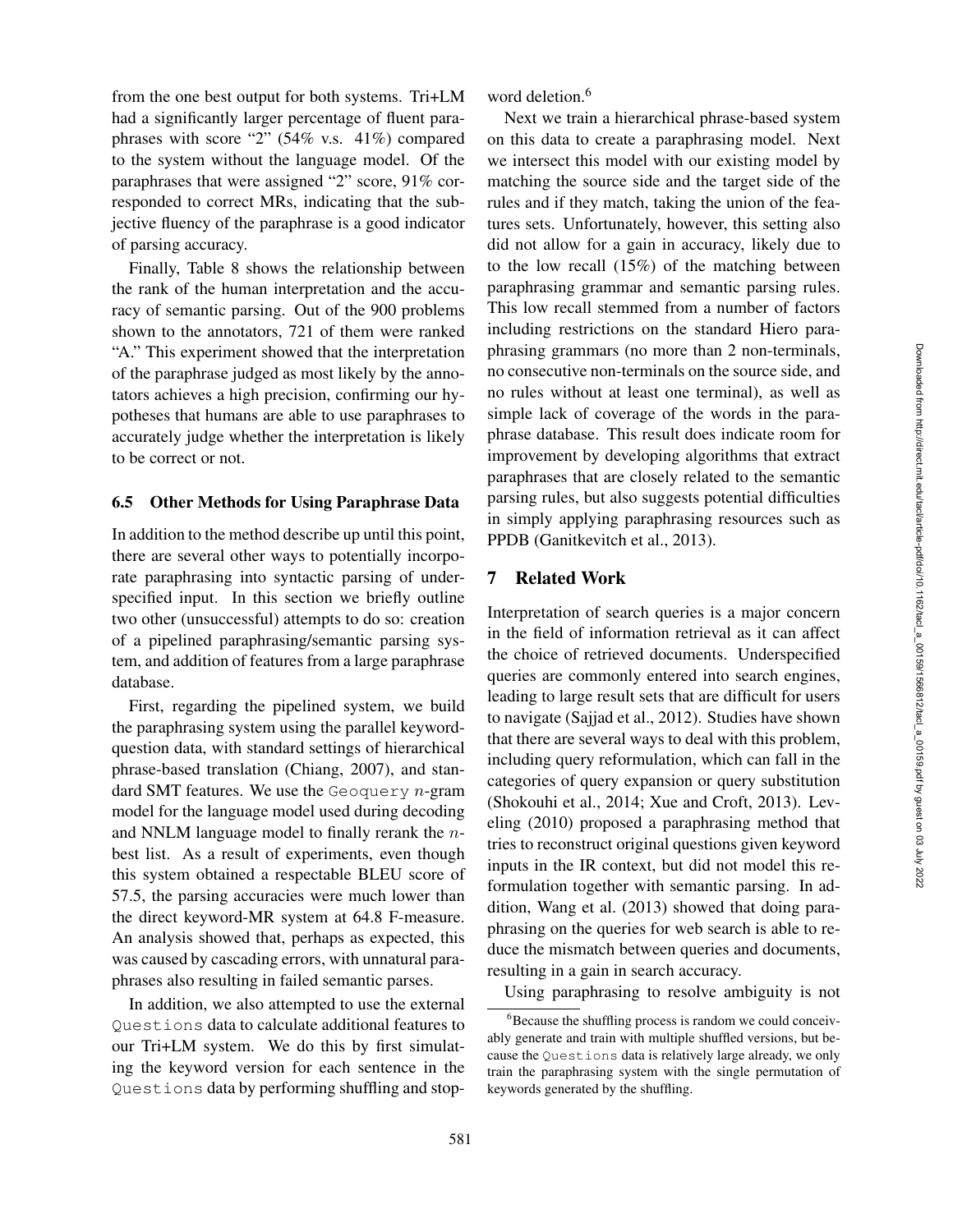new, as it was used to resolve ambiguity interactively with a user's input (McKeown, 1983). Ge and Mooney (2009) and Miller et al. (1994) have also used the guidance of natural language syntax for semantic parsing. However, the usage of natural language syntax in the semantic parsing on keyword queries are not trivial. For example, the approach using syntax tree of the input side from Ge and Mooney (2009) can not be directly applied to the keyword query as syntax parsing on keyword query itself is not a trivial problem.

There have also been a few methods proposed to combine paraphrasing with semantic parsing. Fader et al. (2013) proposed a method to map from full questions to more canonical forms of these questions, with the canonical NL questions being trivially convertible to an MR. Berant and Liang (2014) extract entities from a full-text question, map these entities into a set of candidate MRs, and generate canonical utterances accordingly. Then the canonical utterance that best paraphrases the input is chosen, thereby outputting the corresponding MR. Our approach is the similar but orthogonal to these works in that we focus on situations where the original user input is underspecified, and try to generate a natural language paraphrase that more explicitly states the user intention for disambiguation purposes. A second difference is that we do not use separate model to do paraphrasing, instead using the same model to do paraphrasing and semantic parsing synchronously. This has the advantage of being able to scale more easily to complicated and highly compositional questions such as the ones found in Geoquery.

In addition to being useful for semantic parsing, SCFGs have also been used for paraphrasing. A variety of research has used SCFG-based paraphrases for text-to-text generation tasks like sentence compression (Cohn and Lapata, 2009; Ganitkevitch et al., 2011), or expanding the set of reference translations for machine translation evaluation (Madnani et al., 2007). In this paper we have introduced a novel use of 3-way SCFGs that allows us to simultaneously do semantic parsing and text-to-text generation.

To our knowledge, this is the first method to parse an underspecified input by trying to reconstruct a more explicit paraphrase of the input and validate the naturalness of the paraphrase to disambiguate the meaning of the original input.

## 8 Conclusion and Future Work

In this paper we introduced a method for constructing a semantic parser for ambiguous input that paraphrases the ambiguous input into a more explicit form, and verifies the correctness using a language model. We do so through a generalization of synchronous context free grammars that allows for generation of multiple output strings at one time. An evaluation showed that our method is effective in helping compensate for the 9% loss of system accuracies due to the ambiguity of the keyword queries, providing a 3% improvement. Human evaluation also confirmed that manually evaluating the paraphrases generated by our framework can improve the accuracy of the semantic parser further.

There are a number of future directions for this study. First, we plan to scale the proposed method to open domain semantic parsing of search queries over extensive knowledge bases such as FreeBase (Bollacker, 2007). In addition, previous works have tackled semantic parsing directly from question and answer pairs (Liang et al., 2011; Poon and Domingos, 2009; Artzi and Zettlemoyer, 2011). The idea of learning from unannotated data is attractive, and incorporating this learning framework into our model is a promising direction for future work.

#### Acknowledgments

We thank Professor Yuji Matsumoto and Assistant Professor Kevin Duh for the discussions and insightful ideas for the paper. We also thank Professor Chris Callison-Burch and anonymous reviewers for their suggestions and discussions.

This project is supported by grants from the Ministry of Education, Culture, Sport, Science, and Technology of Japan and from the Microsoft CORE program.

#### References

Yoav Artzi and Luke Zettlemoyer. 2011. Bootstrapping semantic parsers from conversations. In *Proceedings of the 2011 Conference on Empirical Methods in Natural Language Processing (EMNLP)*, pages 421–432.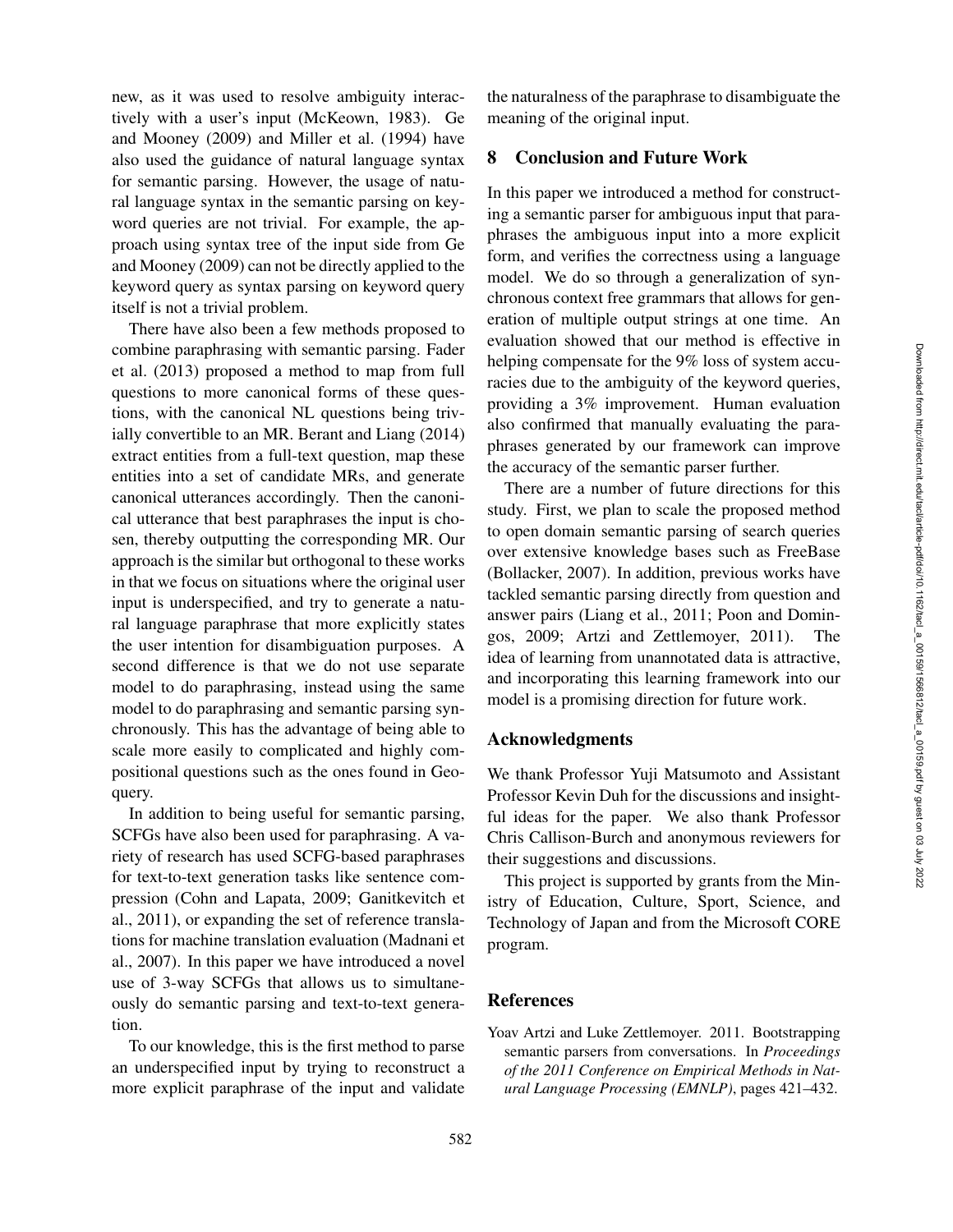- Yoshua Bengio, Ducharme Rejean, Pascal Vincent, and ´ Christian Janvin. 2003. A neural probabilistic language model. *The Journal of Machine Learning Research*, 3:1137–1155.
- Jonathan Berant and Percy Liang. 2014. Semantic parsing via paraphrasing. In *Proceedings of the 52th Annual Meeting of the Association for Computational Linguistics (ACL)*, pages 1415–1425.
- Kurt Bollacker. 2007. A platform for scalable, collaborative, structured information integration. In *Proceedings of the 22nd Association for Advancement of Artificial Intelligence*, pages 22–27.
- Chris Buckley, James Allan, and G. Salton. 1993. Automatic retrieval with locality information using SMART. In *Proceedings of the First Text REtrieval Conference TREC-1*, pages 59–72.
- Chris Callison-Burch, Philipp Koehn, Christof Monz, and Omar F. Zaidan. 2011. Findings of the 2011 workshop on statistical machine translation. In *Proceedings of the Sixth Workshop on Statistical Machine Translation*, pages 22–64.
- David Chiang. 2007. Hierarchical phrase-based translation. *Computational Linguistics*, (2):201–228.
- Trevor Cohn and Mirella Lapata. 2009. Sentence compression as tree transduction. *Journal of Artificial Intelligence Research (JAIR)*, 34:637–674.
- Anthony Fader, Luke Zettlemoyer, and Oren Etzioni. 2013. Paraphrase-driven learning for open question answering. In *Proceedings of the 51th Annual Meeting of the Association for Computational Linguistics (ACL)*, pages 1608–1618.
- Michel Galley, Mark Hopkins, Kevin Knight, and Daniel Marcu. 2004. What's in a translation rule? In *Proceedings of the 2004 Human Language Technology Conference of the North American Chapter of the Association for Computational Linguistics (HLT-NAACL)*, pages 273–280.
- Michel Galley, Jonathan Graehl, Kevin Knight, Daniel Marcu, Steve DeNeefe, Wei Wang, and Ignacio Thayer. 2006. Scalable inference and training of context-rich syntactic translation models. In *Proceedings of the 44th Annual Meeting of the Association for Computational Linguistics (ACL)*, pages 961–968.
- Juri Ganitkevitch, Chris Callison-Burch, Courtney Napoles, and Benjamin Van Durme. 2011. Learning sentential paraphrases from bilingual parallel corpora for text-to-text generation. In *Proceedings of the 2011 Conference on Empirical Methods in Natural Language Processing (EMNLP)*, pages 1168–1179. Association for Computational Linguistics.
- Juri Ganitkevitch, Benjamin Van Durme, and Chris Callison-Burch. 2013. PPDB: The paraphrase database. In *Proceedings of the 2013 Conference of*

*the North American Chapter of the Association for Computational Linguistics: Human Language Technologies*, pages 758–764, Atlanta, Georgia, June. Association for Computational Linguistics.

- Ruifang Ge and Raymond J Mooney. 2009. Learning a compositional semantic parser using an existing syntactic parser. In *Proceedings of the Joint Conference of the 47th Annual Meeting of the ACL and the 4th International Joint Conference on Natural Language Processing of the AFNLP: Volume 2-Volume 2*, pages 611–619.
- Peter Gurský, Tomás Horváth, Peter Vojtás, Jozef Jirásek, Stanislav Krajci, Robert Novotny, Jana Pribolová, and Veronika Vaneková. 2009. User preference web search – experiments with a system connecting web and user. *Computing and Informatics*, 28(4):515–553.
- Kenneth Heafield, Philipp Koehn, and Alon Lavie. 2013. Grouping language model boundary words to speed kbest extraction from hypergraphs. In *Proceedings of the 2013 Conference of the North American Chapter of the Association for Computational Linguistics: Human Language Technologies*, pages 958–968.
- Kenneth Heafield. 2011. KenLM: faster and smaller language model queries. In *Proceedings of the 2011 Conference on Empirical Methods in Natural Language Processing (EMNLP)*, pages 187–197.
- Philipp Koehn. 2004. Statistical significance tests for machine translation evaluation. In *Proceedings of the 2004 Conference on Empirical Methods in Natural Language Processing (EMNLP)* .
- Tom Kwiatkowski, Eunsol Choi, Yoav Artzi, and Luke Zettlemoyer. 2013. Scaling semantic parsers with on-the-fly ontology matching. In *Proceedings of the 2013 Conference on Empirical Methods in Natural Language Processing (EMNLP)*, pages 1545–1556.
- Johannes Leveling. 2010. A comparative analysis: QA evaluation questions versus real-world queries. In *Proceedings of the 7th International Conference on Language Resources and Evaluation (LREC)*.
- Peng Li, Yang Liu, and Maosong Sun. 2013. An extended GHKM algorithm for inducing lambda-SCFG. In *Proceedings of the 27th Association for Advancement of Artificial Intelligence*, pages 605–611.
- Percy Liang, Michael I. Jordan, and Dan Klein. 2011. Learning dependency-based compositional semantics. In *Proceedings of the 49th Annual Meeting of the Association for Computational Linguistics (ACL)*, pages 590–599.
- Nitin Madnani, Necip Fazil Ayan, Philip Resnik, and Bonnie Dorr. 2007. Using paraphrases for parameter tuning in statistical machine translation. In *Proceedings of the Workshop on Statistical Machine Translation (WMT07)*, Prague, Czech Republic.